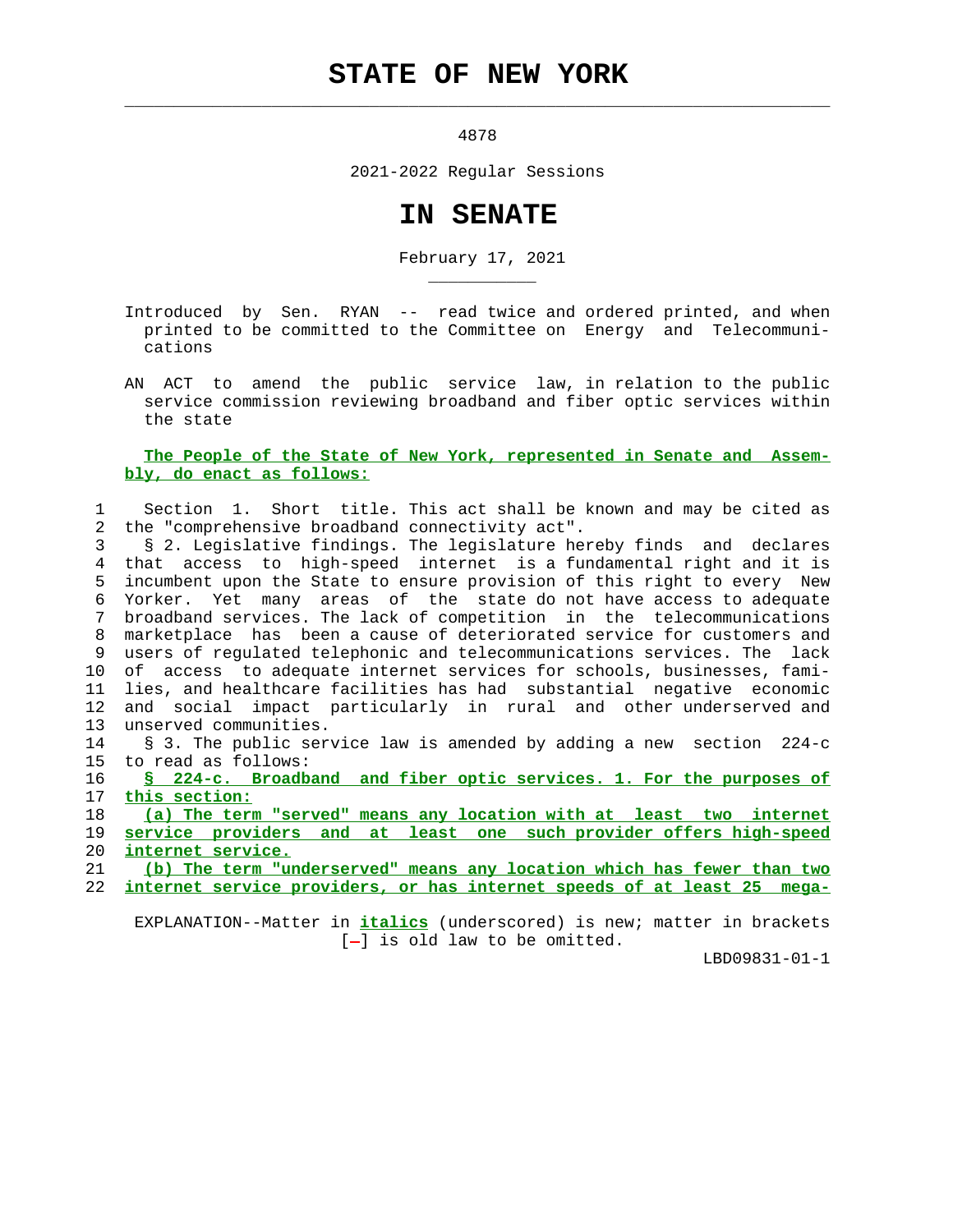S. 4878 2

| 1        | bits per second (mbps) download but less than 100 mbps download avail-                     |
|----------|--------------------------------------------------------------------------------------------|
| 2        | able.                                                                                      |
| 3        | (c) The term "unserved" means any location which has no fixed wireless                     |
| 4        | service or wired service with speeds of 25 mbps download or less avail-                    |
| 5        | able.                                                                                      |
| 6        | (d) The term "high-speed internet service" means internet service of                       |
| 7        | at least 100 mbps download and at least 10 mbps upload.                                    |
| 8        | (e) The term "broadband service" shall mean a mass-market retail                           |
| 9        | service that provides the capability to transmit data to and receive                       |
| 10       | data from all or substantially all internet endpoints, including any                       |
| 11       | capabilities that are incidental to and enable the operation of the                        |
| 12       | communications service, but shall not include dial-up service.                             |
| 13       | (f) The term "location" shall mean a geographic area smaller than a                        |
| 14       | census tract.                                                                              |
| 15       | (g) The term "internet service provider" shall mean any person, busi-                      |
| 16       | ness or organization qualified to do business in this state that                           |
| 17       | provides individuals, corporations, or other entities with the ability                     |
| 18       | to connect to the internet.                                                                |
| 19       | 2. The commission shall study the availability, affordability and                          |
| 20       | <u>reliability of high-speed internet and broadband services in New York</u>               |
| 21       | state. The commission shall:                                                               |
| 22       | (a) assess the efficacy and make recommendations regarding levels of                       |
| 23       | competition among providers, as well as any regulatory and statutory                       |
| 24       | barriers, in order to deliver comprehensive statewide access to high-                      |
| 25       | speed internet;                                                                            |
| 26       | (b) review available technology to identify solutions that best                            |
| 27       | support high-speed internet service in underserved or unserved areas,                      |
| 28       | and make recommendations on ensuring deployment of such technology in                      |
| 29       | underserved and unserved areas;                                                            |
| 30       | (c) identify instances where local franchise agreements and legal                          |
| 31       | settlements related to internet access have not been complied with;                        |
| 32       | (d) identify locations where insufficient access to high-speed inter-                      |
| 33       | net and/or broadband service, and/or persistent digital divide, is caus-                   |
| 34       | ing negative social or economic impact on the community;                                   |
| 35       | (e) identify locations where the commission believes fiber optic                           |
| 36       | service is necessary for the successful implementation of commission's                     |
| 37       | policies on competition, affordability, and adequate service;                              |
| 38       | (f) examine any other telecommunications deficiencies affecting broad-                     |
| 39       | band service it deems necessary to further the economic and social goals                   |
| 40       | of the state; and                                                                          |
| 41       | (q) produce, maintain and publish on its website, a detailed internet                      |
| 42       | access map of the state, indicating access to internet service by                          |
| 43       | location. Such map shall include, but not be limited to, the following                     |
| 44       | information for each location:                                                             |
| 45       | (i) download and upload speeds advertised and experienced;                                 |
| 46       | (ii) the consistency and reliability of download and upload speeds                         |
| 47       | including latency;                                                                         |
| 48       | (iii) the types of internet service and technologies available includ-                     |
| 49       | ing but not limited to dial-up, broadband, wireless, fiber, coax, or                       |
| 50       | satellite;                                                                                 |
| 51       | (iv) the number of internet service providers available, the price of                      |
| 52       | internet service available; and<br>(v) any other factors the commission may deem relevant. |
| 53       | 3. The commission shall submit a report of its findings and recommen-                      |
| 54       | dations from the study required in subdivision two of this section, to                     |
| 55<br>56 | the governor, the temporary president of the senate and the speaker of                     |
|          |                                                                                            |